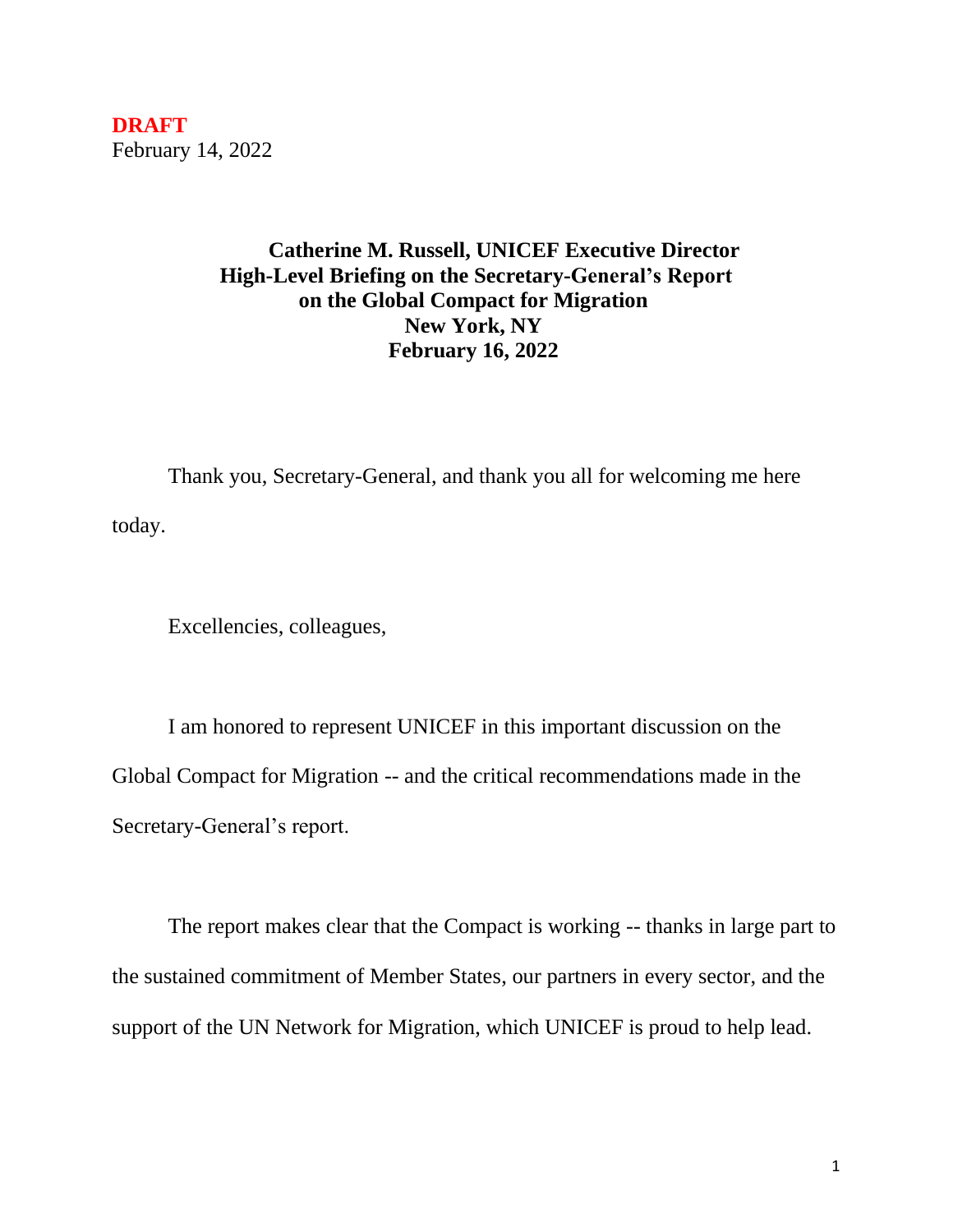Together, we are mobilizing global, national, and local action. More governments are adopting a cooperative approach, coordinating across borders. More member states are embracing the Compact's guiding principles. And we are all working towards the Compact's vision of a world where migration is safe for all -- and all migrants can contribute fully wherever they are.

We are also working towards a world where no migrant child is left behind.

As a founding member of the Network and throughout our programme work, UNICEF is seeing firsthand the impact of this sustained effort.

Our work together is making a difference: From expanding the access of girl migrants to school and other services that can help them reach their full potential … to protecting young, unaccompanied children so they can migrate safely … to helping migrant families stay together after crossing an international border.

For example, the report shows that there has been a significant decrease in child immigration detention -- a key focus of our work to protect children on the move.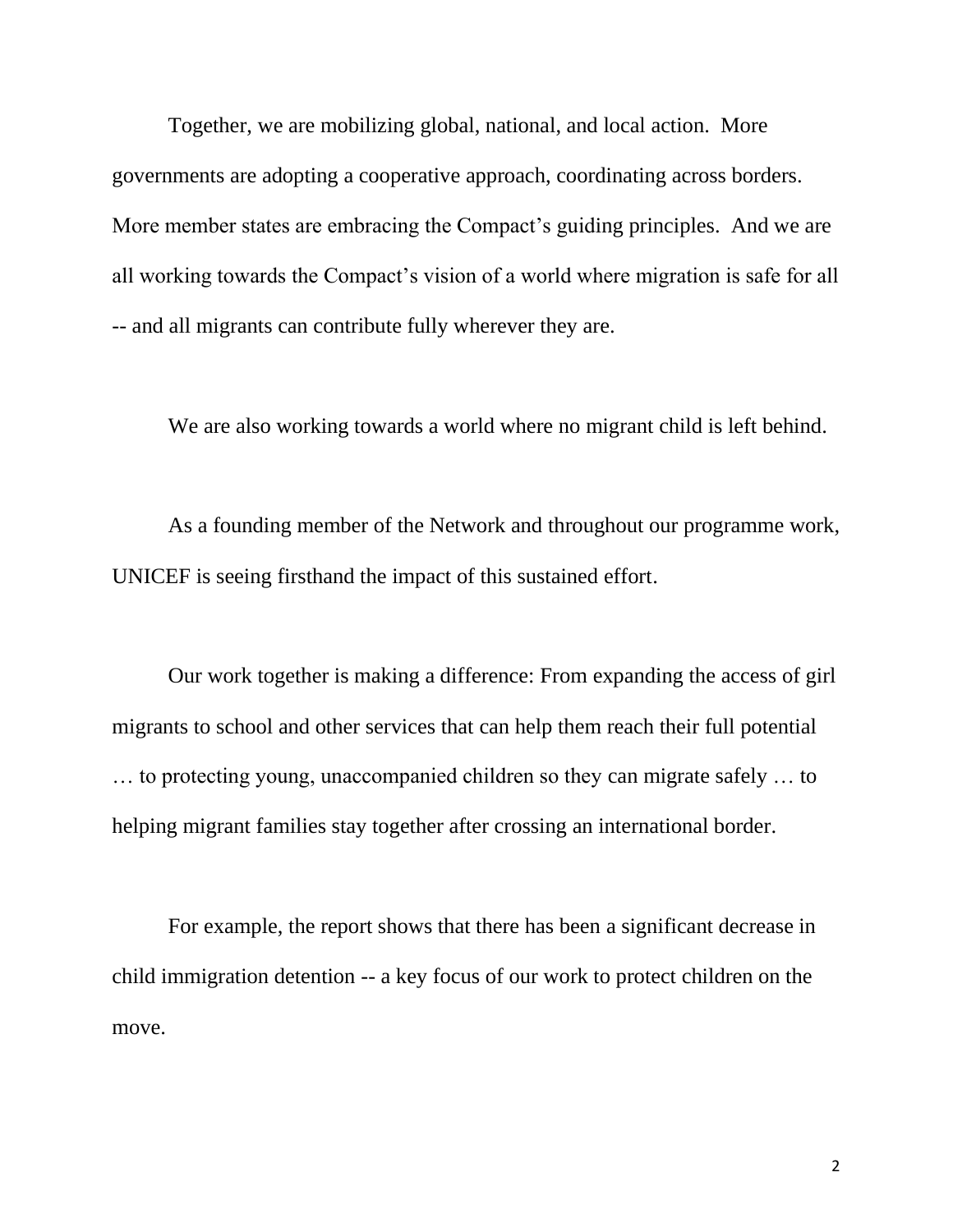Many Member States are also leveraging the moment to expand access to health care, including COVID-19 vaccines and treatment, regardless of a person's migration status.

The report also shows that young migrants themselves are increasingly involved as our partners -- whether they're participating in plans to implement the ASEAN Declaration on the Rights of Children in the Context of Migration, or making their voices heard at the Regional Reviews of the Global Compact for Migration.

We will be hearing more from young migrants at this year's International Migration Review Forum. Their voices, their needs, and their futures should be central to the pledges we make in the coming months.

As the Secretary-General and others have made clear, our work is by no means over. Around the world, far too many children are still being stranded and pushed back at borders. They are still being separated from their families – exposing them to greater risk of exploitation and harm. And they are still missing out on the services and support they need to make the most of their lives, wherever their journeys take them.

3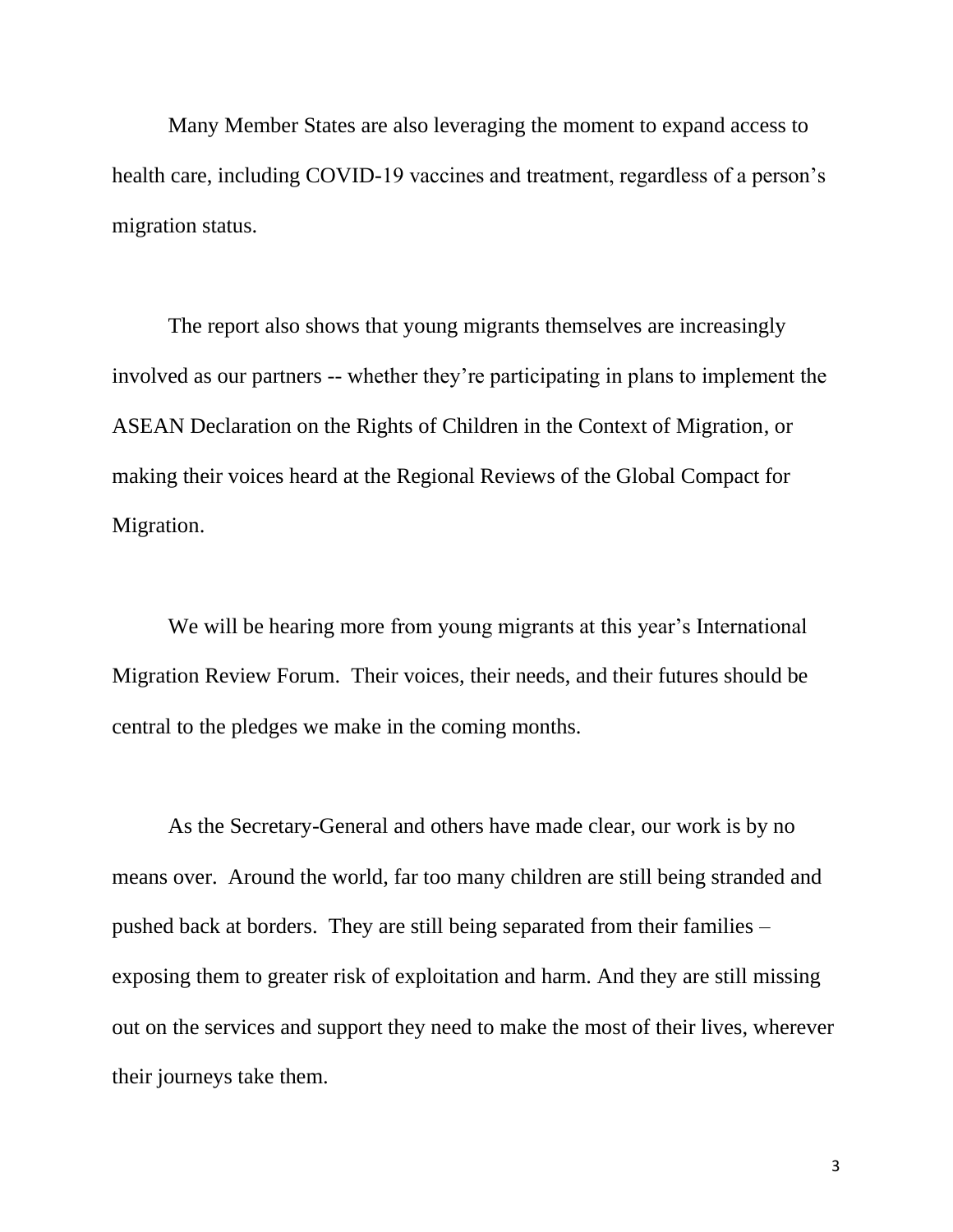As the Secretary-General has said, the COVID-19 pandemic has greatly exacerbated risks for all migrants – and especially child migrants. We need to keep *all* children at the center of the response and recovery, regardless of their immigration status.

We also need to recognize the contributions made by migrants themselves to the effort – often at great personal risk.

In many communities, migrants are among the most heroic frontline workers -- providing health and senior care, education and other essential services during the pandemic. Migrant youth serve as local leaders, raising awareness about the disease and countering misinformation. They are helping to lead us out of the crisis in a way that leaves no one behind.

Child migrants have the same rights as every other child -- rights that travel with them everywhere they go. They have the same hopes and dreams as children everywhere – and they have so much to offer, if only we meet their needs and invest in their futures.